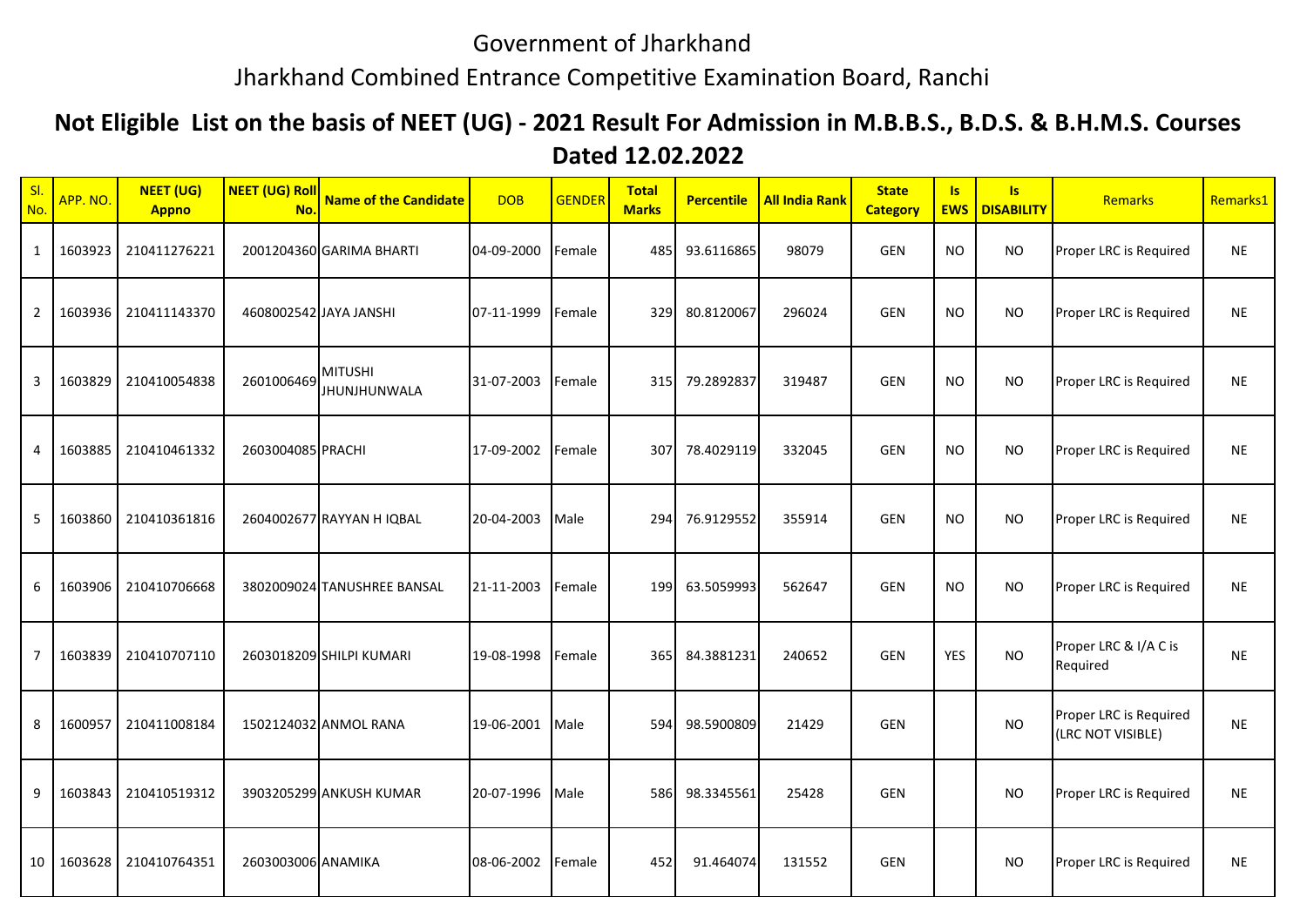| SI<br>No.       | APP. NO.   | <b>NEET (UG)</b><br><b>Appno</b> | <b>NEET (UG) Roll</b><br>No. | <b>Name of the Candidate</b> | <b>DOB</b>        | <b>GENDER</b> | <b>Total</b><br><b>Marks</b> | <b>Percentile</b> | <b>All India Rank</b> | <b>State</b><br><b>Category</b> | $\overline{\mathsf{S}}$<br><b>EWS</b> | $\overline{\mathsf{S}}$<br><b>DISABILITY</b> | Remarks                                              | Remarks1  |
|-----------------|------------|----------------------------------|------------------------------|------------------------------|-------------------|---------------|------------------------------|-------------------|-----------------------|---------------------------------|---------------------------------------|----------------------------------------------|------------------------------------------------------|-----------|
| 11 <sup>1</sup> | 1603793    | 210410456975                     |                              | 3003109233 VAIDIKA JAISWAL   | 24-06-2003        | Female        | 447                          | 91.1255329        | 136627                | GEN                             |                                       | <b>NO</b>                                    | Proper LRC is Required                               | <b>NE</b> |
| 12 <sub>1</sub> | 1603619    | 210410972339                     | 2604003620 BHAAVIKA          |                              | 16-06-2003        | Female        | 431                          | 89.9623318        | 154540                | GEN                             |                                       | <b>NO</b>                                    | Proper LRC is Required                               | <b>NE</b> |
|                 | 13 1603711 | 210411091840                     |                              | 2604001127 MD AFROJ ANSARI   | 20-11-2000        | Male          | 429                          | 89.8110632        | 156748                | BC-I                            |                                       | <b>NO</b>                                    | Proper LRC & Non-<br>Creamy Layer C/C is<br>Required | <b>NE</b> |
| 14              | 1603751    | 210410532217                     |                              | 4416007011 MOHD AZHAR        | 17-12-2000        | Male          | 368                          | 84.672464         | 235697                | GEN                             |                                       | <b>NO</b>                                    | Proper LRC is Required                               | <b>NE</b> |
| 15              | 1603601    | 210410475325                     |                              | 4602005060 SHRISTY BARANWAL  | 08-04-2001        | Female        | 330                          | 80.9096578        | 293332                | BC-II                           |                                       | <b>NO</b>                                    | Proper LRC & Non-<br>Creamy Layer C/C is<br>Required | <b>NE</b> |
|                 | 16 1603835 | 210411236672                     |                              | 4411005113 NEELAM SABA       | 04-01-1997        | Female        | 308                          | 78.5144207        | 330326                | <b>GEN</b>                      |                                       | <b>NO</b>                                    | Proper LRC is Required                               | <b>NE</b> |
| 17              | 1603826    | 210411046142                     |                              | 2602005535 ZOYA JAWED        | 24-02-2003        | Female        | 289                          | 76.3123489        | 364302                | GEN                             |                                       | <b>NO</b>                                    | Proper LRC is Required                               | <b>NE</b> |
| 18              | 1603724    | 210411201244                     |                              | 1502106314 BIPIN KUMAR YADAV | 09-11-2001        | Male          | 280                          | 75.2175943        | 382062                | GEN                             |                                       | <b>NO</b>                                    | Proper LRC is Required                               | <b>NE</b> |
| 19              | 1603671    | 210410094412                     |                              | 1505001485 PARVEEN KUMAR     | 12-10-2001        | Male          | 244                          | 70.5205621        | 454232                | GEN                             |                                       | <b>NO</b>                                    | Proper LRC is Required                               | <b>NE</b> |
|                 |            | 20 1603877 210411412727          | 1503008172 PALLAVI JHA       |                              | 27-08-2001 Female |               |                              | 241 70.0986807    | 459824                | GEN                             |                                       | <b>NO</b>                                    | Proper LRC is Required                               | <b>NE</b> |
|                 | 21 1603658 | 210410474533                     |                              | 4113003326 UDHAYAKUMAR M     | 09-12-2002        | Male          |                              | 236 69.3911634    | 471254                | GEN                             |                                       | <b>NO</b>                                    | Proper LRC is Required                               | <b>NE</b> |
|                 | 22 1603848 | 210410588812                     | 1506001654 AKSHAT            |                              | 22-09-2001        | Male          |                              | 215 66.1640137    | 520867                | GEN                             |                                       | <b>NO</b>                                    | Proper LRC is Required                               | <b>NE</b> |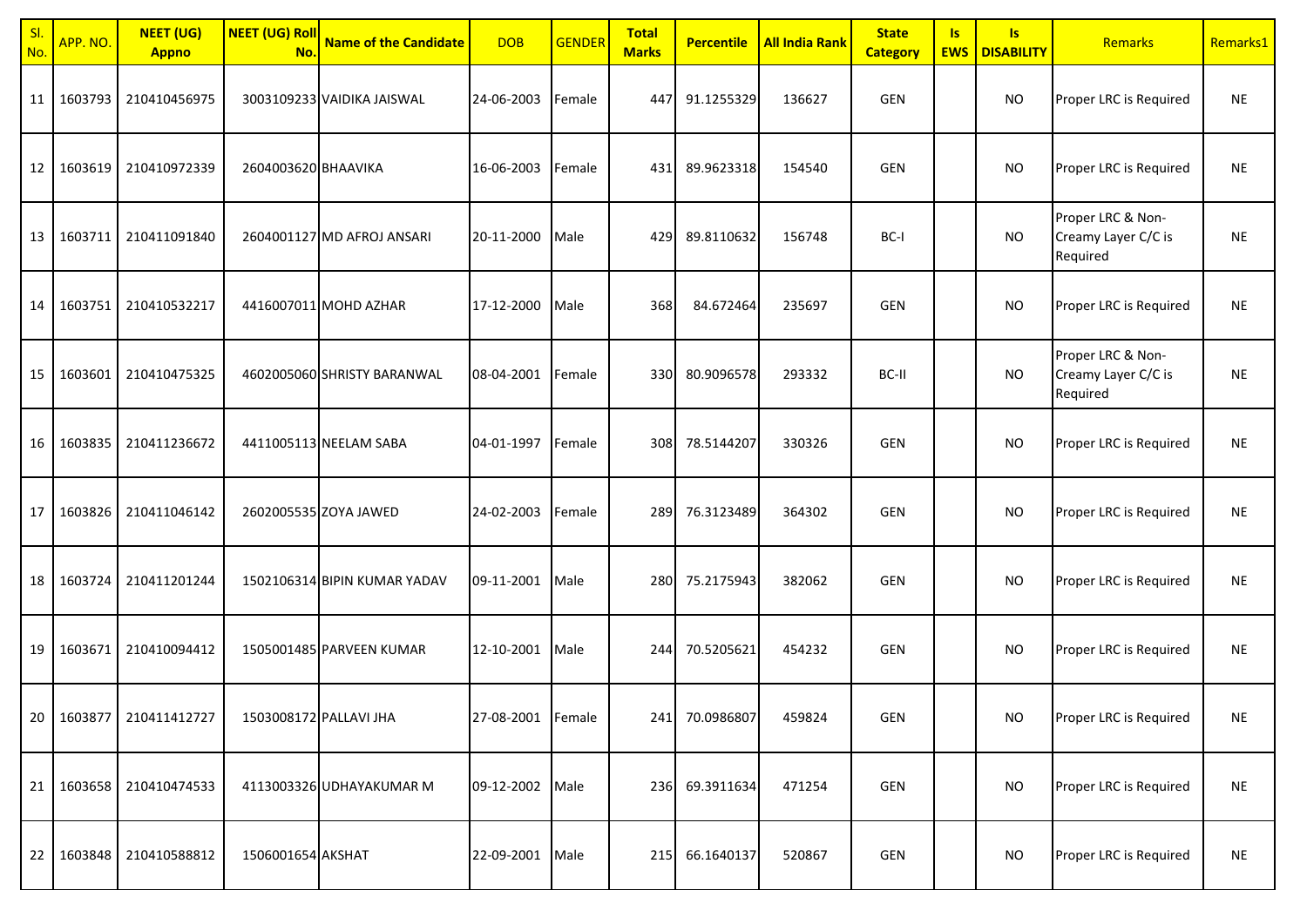| SI<br>No. | APP. NO.   | <b>NEET (UG)</b><br><b>Appno</b> | <b>NEET (UG) Roll</b><br>No. | <b>Name of the Candidate</b> | <b>DOB</b>      | <b>GENDER</b> | <b>Total</b><br><b>Marks</b> | <b>Percentile</b> | <b>All India Rank</b> | <b>State</b><br><b>Category</b> | $\overline{\mathsf{S}}$<br><b>EWS</b> | <b>Is</b><br><b>DISABILITY</b> | Remarks                                  | Remarks1  |
|-----------|------------|----------------------------------|------------------------------|------------------------------|-----------------|---------------|------------------------------|-------------------|-----------------------|---------------------------------|---------------------------------------|--------------------------------|------------------------------------------|-----------|
| 23        | 1603709    | 210411283601                     |                              | 3905101015 AMAN KUMAR YADAV  | 31-05-1999      | Male          | 199                          | 63.5059993        | 561135                | GEN                             |                                       | <b>NO</b>                      | Proper LRC is Required                   | <b>NE</b> |
| 24        | 1603748    | 210410856383                     |                              | 2001206294 ABHINAV PRAKASH   | 28-12-1999      | Male          | 198                          | 63.3397074        | 565457                | <b>GEN</b>                      |                                       | <b>NO</b>                      | Proper LRC is Required                   | <b>NE</b> |
| 25        | 1603881    | 210411277330                     |                              | 3605001237 BISWANATH DAS     | 27-07-2002      | Male          | 196                          | 62.9904168        | 571030                | GEN                             |                                       | <b>NO</b>                      | Proper LRC is Required                   | <b>NE</b> |
| 26        | 1602702    | 210411033337                     |                              | 4411012268 VIKASH KUMAR      | 06-05-2001      | Male          | 166                          | 57.0779907        | 662579                | GEN                             |                                       | <b>NO</b>                      | Proper LRC is Required                   | <b>NE</b> |
| 27        | 1603894    | 210411296920                     |                              | 1505001065 YOGESH DEV        | 11-12-1994      | Male          | 154                          | 54.2647576        | 706181                | GEN                             |                                       | <b>NO</b>                      | Proper LRC is Required                   | <b>NE</b> |
| 28        | 1603862    | 210411617610                     |                              | 2603001183 ABHINAV KUMAR     | 21-09-2001      | Male          | 117                          | 43.4943821        | 868238                | SC                              |                                       | <b>NO</b>                      | Proper LRC & C/C is<br>Required          | <b>NE</b> |
| 29        | 1603656    | 210410416333                     |                              | 4602002069 SHOVA GORAIN      | 24-08-2002      | Female        | 122                          | 45.199003         | 846148                | <b>GEN</b>                      |                                       | <b>NO</b>                      | Not obtained minimum<br>Qualifying marks | <b>NE</b> |
| 30        | 1603873    | 210411493119                     |                              | 2603016277 AMITABH KUMAR     | 08-03-2002      | Male          | 119                          | 44.1072919        | 861714                | GEN                             |                                       | <b>NO</b>                      | Not obtained minimum<br>Qualifying marks | <b>NE</b> |
| 31 I      | 1603641    | 210410741296                     |                              | 2603012041 VANSHIKA SRI      | 20-02-2003      | Female        | 115                          | 42.6355962        | 880124                | <b>GEN</b>                      |                                       | <b>NO</b>                      | Not obtained minimum<br>Qualifying marks | <b>NE</b> |
|           |            | 32   1603771   210411574190      |                              | 2604004127 CHANDAN RAJ       | 16-03-2002 Male |               |                              | 114 42.3204964    | 888199                | GEN                             |                                       | YES                            | Not obtained minimum<br>Qualifying marks | $\sf NE$  |
|           | 33 1603610 | 210411313991                     |                              | 2603003480 MUSKAN SINGH      | 22-07-2002      | Female        |                              | 131 48.0738833    | 799212                | GEN                             | <b>NO</b>                             | <b>NO</b>                      | Not obtained minimum<br>Qualifying marks | <b>NE</b> |
| 34        | 1603697    | 210410611403                     |                              | 2603005098 SAHIL KUMAR       | 29-09-2002      | Male          |                              | 130 47.6597078    | 805979                | GEN                             |                                       | <b>NO</b>                      | Not obtained minimum<br>Qualifying marks | <b>NE</b> |